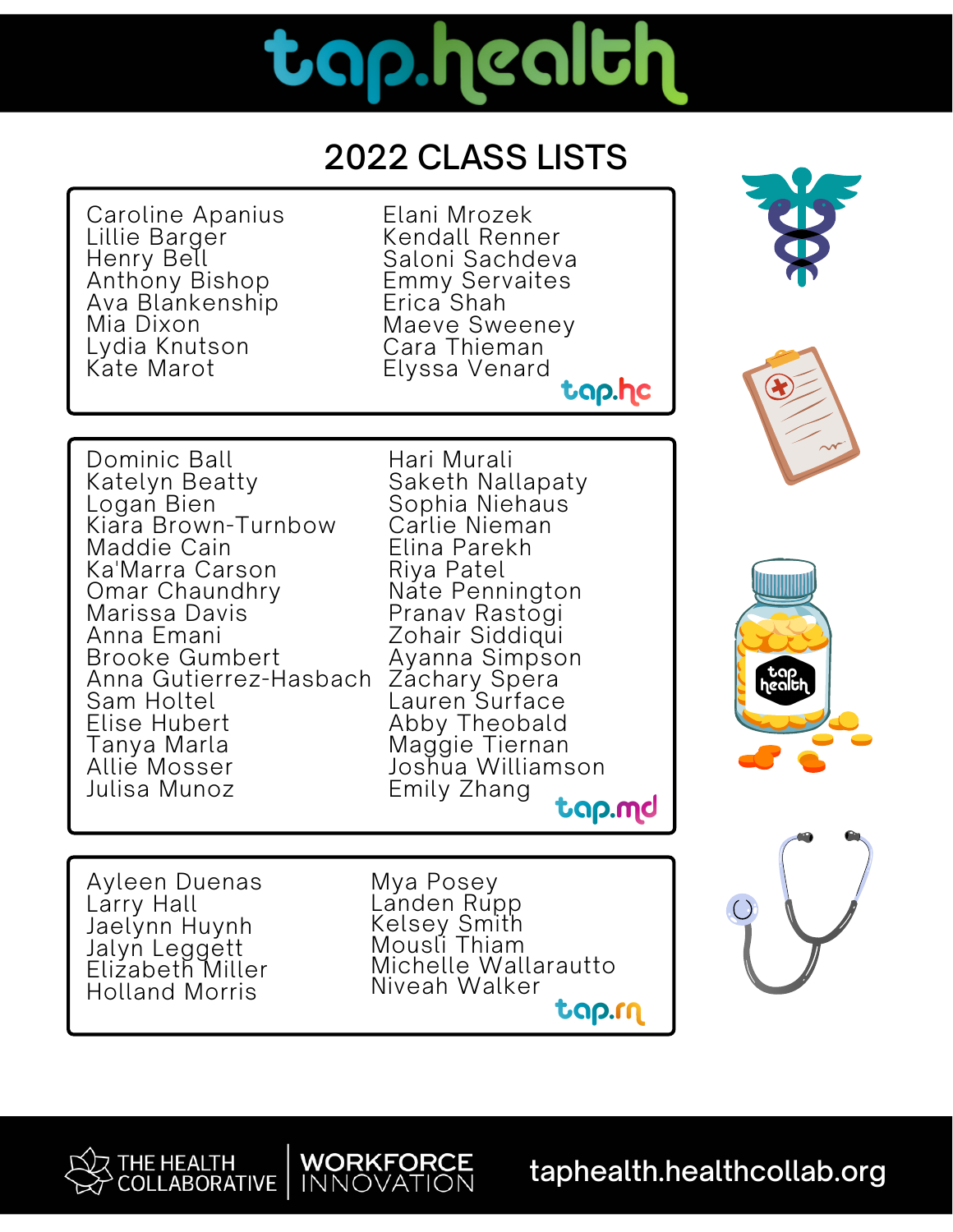

Caroline Apanius Madeira High School

Henry Bell Covington Catholic High School

Lillie Barger Walnut Hills High School

Anthony Bishop Covington Catholic High School

Mia Dixon Woodward Career Tech High School

**WORKFORCE** 

INNOVATION

Ava Blankenship Anderson High School

Lydia Knutson Walnut Hills High School

Kate Marot Ursuline Academy

Elani Mrozek Anderson High School Kendall Renner Anderson High School

Saloni Sachdeva The Seven Hills School

Emmy Servaites Saint Ursula Academy

Erica Shah Lakota West High School

Maeve Sweeney Mariemont High School

Cara Thieman Saint Ursula Academy

Elyssa Venard Saint Ursula Academy

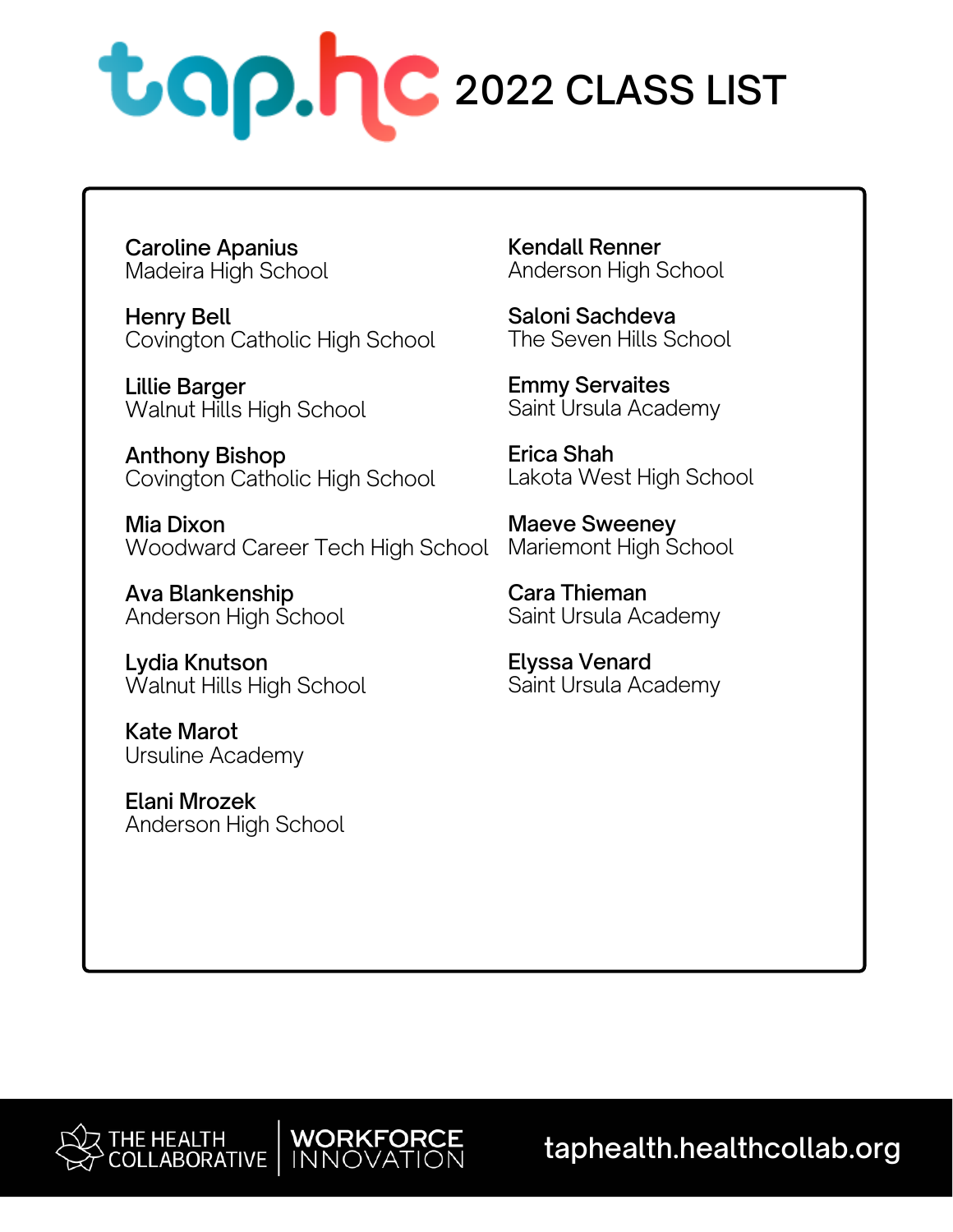### 2022 CLASS LIST



Dominic Ball Elder High School

Katelyn Beatty Springboro High School

<u>L</u>ogan Bien The Seven Hills School

Kiara Brown-Turnbow Walnut Hills High School

Maddie Cain Oak Hills High School

Ka'Marra Carson Walnut Hills High School

**Omar Chaundhry<br>William Mason High School** 

Marissa Davis Scarlet Oaks

Anna Emani Ursuline Academy

Brooke Gumbert Anderson High School

Anna Gutierrez-Hasbach Ursuline Academy

Sam Holtel Lakota East High School

Elise Hubert Bishop Fenwick High School

Tanya Marla William Mason High School

Allie Mosser Notre Dame Academy

Julisa Munoz Lakota East High School Hari Murali Sycamore High School

Saketh Nallapaty St. Xavier High School

Sophia Niehaus Saint Ursula Academy

Carlie Nieman Saint Ursula Academy

Elina Parekh William Mason High School

Nate Pennington Oakwood High School

Pranav Rastogi Indian Hill High School

Zohair Siddiqui St. Xavier High School

Ayanna Simpson Walnut Hills High School

Zachary Spera Wyoming High School

Lauren Surface Anderson High School

Abby T<u>h</u>eobald Lakota East High School

Maggie Tiernan Seton High School

**WORKFORCE**<br>INNOVATION

Joshua Williamson Cincinnati Country Day School

**Emily Zhang<br>William Mason High School**